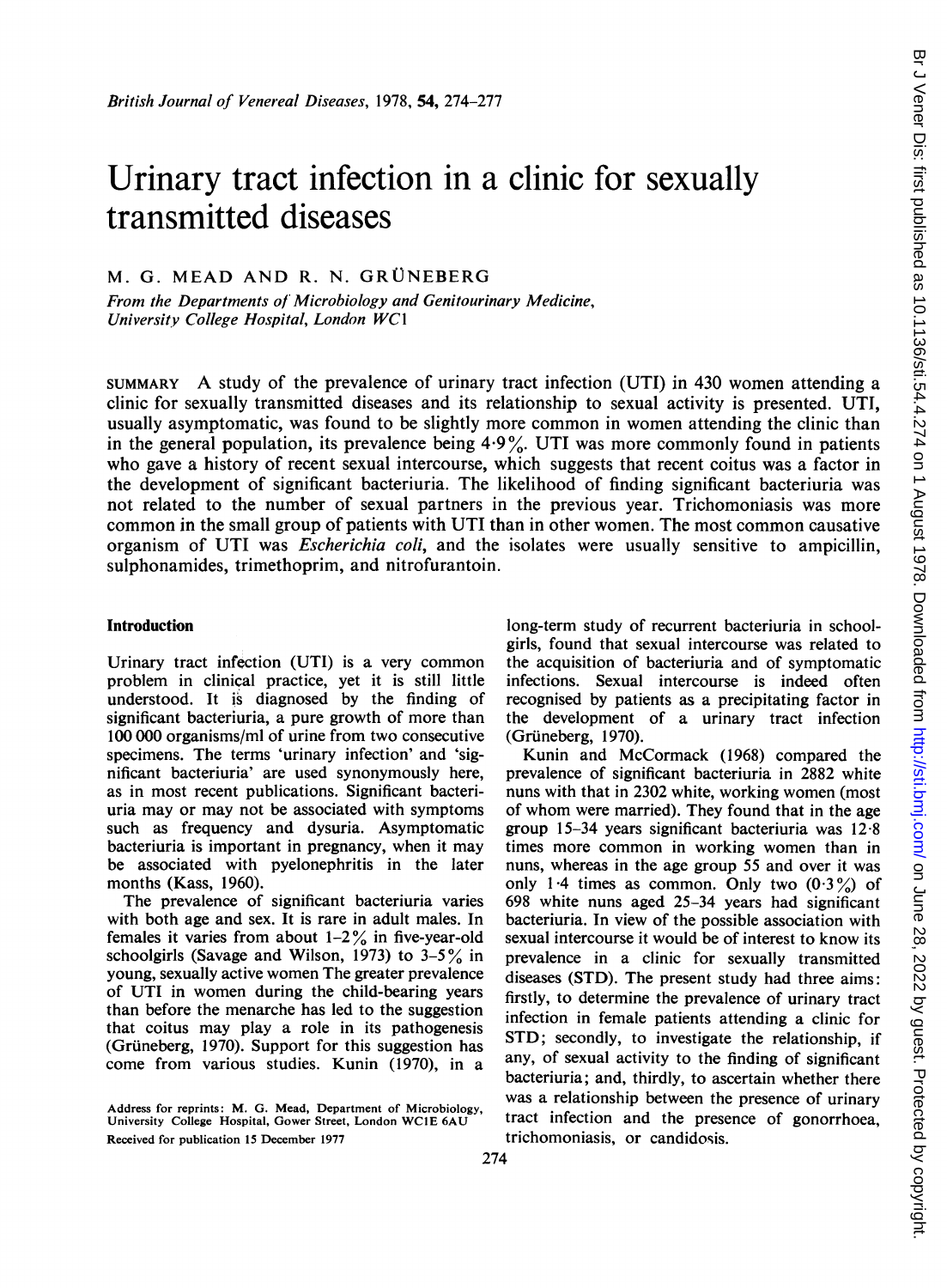#### Materials and methods

#### STUDY POPULATION

The series comprised 430 consecutive, unselected female patients attending the Department of Genitourinary Medicine, University College Hospital. Fewer than  $5\%$  of them had been seen before in the clinic and none within the previous six months. Each patient was asked her age, the number of sexual partners she had had in the last year, the date of the last sexual intercourse, and whether she had taken antibiotics during the last three months.

# CLINICAL PROCEDURES

Patients were examined in the lithotomy position and specimens taken from the vagina, cervix, and urethra for microscopical examination and culture for Neisseria gonorrhoeae, Trichomonas vaginalis, and Candida albicans. After examination each patient provided a midstream urine specimen (MSU), which was immediately stored at 4°C. Each patient with UTI was treated with an appropriate antibiotic and followed up to establish that the infection had been eradicated.

#### LABORATORY PROCEDURES

Urethral and cervical smears were Gram-stained for intracellular Gram-negative diplococci; cultures for N. gonorrhoeae were inoculated on to VCNT medium (Phillips et al., 1972). Vaginal specimens were suspended in saline and examined microscopically for trichomonads and for yeast cells and hyphae. Culture for C. albicans was on Sabouraud's medium. T. vaginalis was not cultured.

The MSU specimen was screened for bacteriuria within six hours by the method of Leigh and Williams (1964) on cystine lactose electrolytedeficient (CLED) medium. Each specimen was plated in duplicate. After overnight incubation those with over 30 colonies of pure growth per inoculum area were examined by routine bacteriological methods to confirm the presence of bacteriuria greater than 100000/ml and to identify and determine the sensitivity of the bacterium. If a positive result was obtained a second specimen was requested at the patient's follow-up visit a few days later and was treated in the same way.

## **Results**

The mean age of the  $430$  patients was  $25.4$  years and the median age was 24 years; over  $75\%$  of the patients were aged between 18 and 30 years.

The mean number of sexual partners for each of the patients in the previous year was two. Twelve patients said they had had no sexual partners in the previous year, 212 had had one, 116 had had two, 40 had had three, 24 had had four, and 26 patients had had five or more.

When the MSUs from the 430 patients were screened, 23 were found to yield a pure growth of greater than 100 000 bacteria/ml on the first occasion; of these patients, 10 again had a positive result on a second consecutive specimen a few days later while two had a negative result on the second occasion and were excluded from the study. The remaining <sup>11</sup> patients had a positive culture on the first occasion but did not have <sup>a</sup> further MSU examination on a follow-up visit; of these, six failed to attend for follow-up, and five had been treated with antibiotics at the first visit (two because of dysuria and frequency). All these 11 patients have been included in the study as having UTI despite the degree of uncertainty regarding diagnosis, as a single specimen is only  $80\%$  reliable as an indicator of infection (Kass, 1956). Thus, 21 out of 430 women had UTI, giving a prevalence of  $4.9\%$ —a similar result to that found in patients attending antenatal clinics (Grüneberg et al., 1969).

The relationship of the number of sexual partners to the diagnosis of UTI, gonorrhoea, candidosis, and trichomoniasis is shown in Table 1. Gonorrhoea was present in 30  $(7\%)$  of the 430 patients, candidosis was present in 99 (23.0%), and trichomoniasis was present in 35 (8·1%). Of the 30 patients with gonorrhoea, seven had an associated trichomoniasis but none had UTI. Of the 99 patients with candidosis, five  $(5.1\%)$  had UTI; whereas of the 35 patients with trichomoniasis, three  $(8.6\%)$  had UTI. The overall prevalence of UTI in the 430 patients was  $4.9\%$ ; thus UTI was more common in those patients with trichomoniasis.

The interval between the last coitus and the attendance of the patient at the clinic is shown in Table 2. Four of the patients had urinary symptoms,

Table <sup>1</sup> Diagnosis in relation to number of sexual partners in previous year

|                               |                    | Diagnosis <sup>*</sup> |                   |                                      |                                  |                |                       |                       |                       |                  |                      |
|-------------------------------|--------------------|------------------------|-------------------|--------------------------------------|----------------------------------|----------------|-----------------------|-----------------------|-----------------------|------------------|----------------------|
|                               |                    | UTI                    |                   | Gonorrhoea                           |                                  | Candidosis     |                       | <b>Trichomoniasis</b> |                       | None of these    |                      |
| No. of sexual<br>partners     | No. of<br>patients | No.                    | $^{\circ}$<br>70  | No.                                  | $^{0}$                           | No.            | $\mathbf{O}$ .<br>70. | No.                   | $^{0/}_{0}$           | No.              | $\frac{9}{20}$       |
| $0 - 2$<br>3 or more<br>Total | 340<br>90<br>430   | 16<br>21               | 4.7<br>5.6<br>4.9 | <b>Service</b> St.<br>18<br>12<br>30 | --------<br>$5-3$<br>13-3<br>7.0 | 83<br>16<br>99 | 24.4<br>$17-8$<br>230 | 26<br>۰<br>35         | 76<br>$10-0$<br>$8-1$ | 220<br>57<br>277 | 64.7<br>63.3<br>64.4 |

\*Patients with more than one infection appear under each diagnosis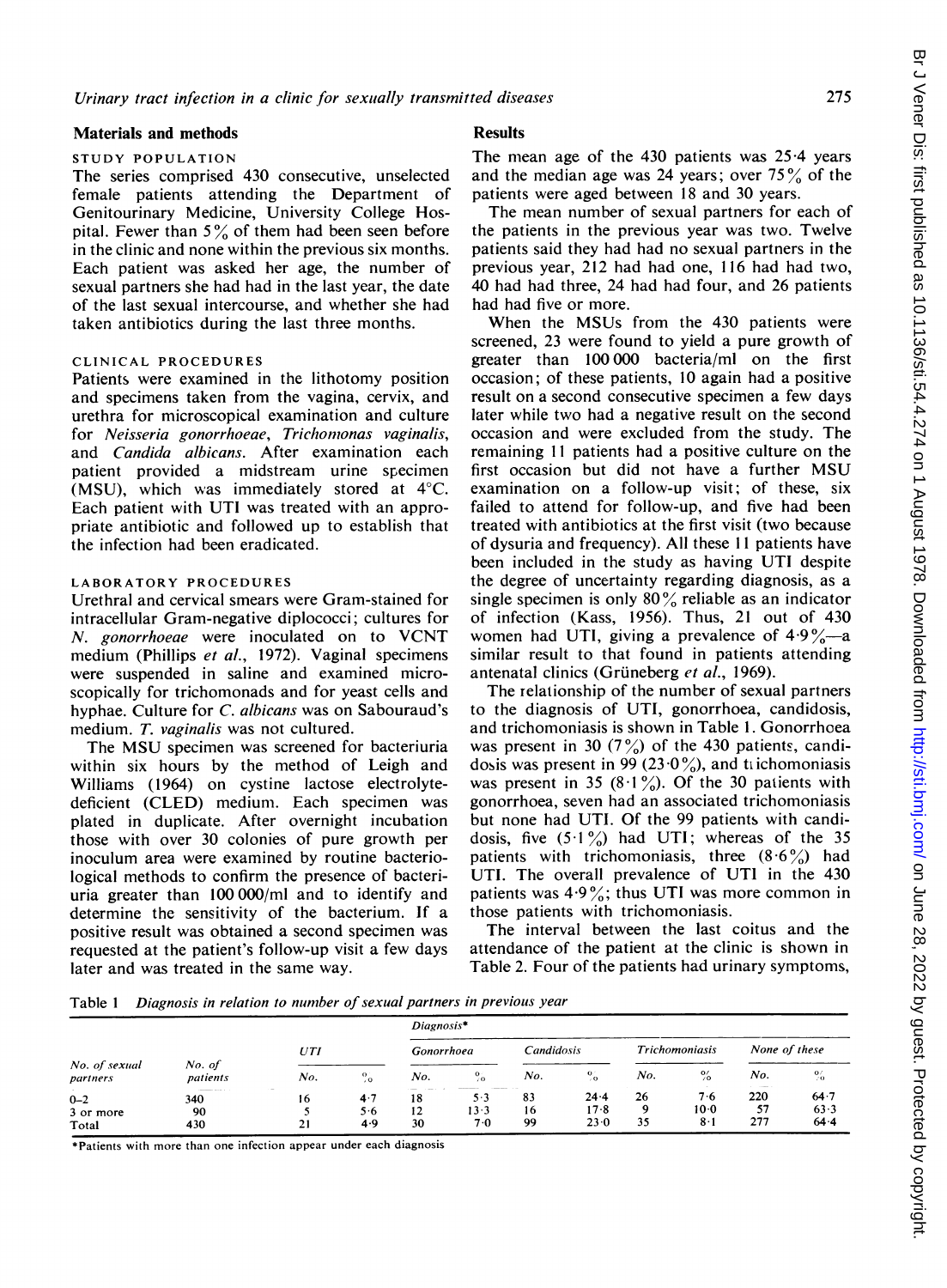| Interval (days) Patients                               |       | UTI              |              |  |  |
|--------------------------------------------------------|-------|------------------|--------------|--|--|
|                                                        |       | No.              | $\mathbf{O}$ |  |  |
| sends advanced and send and send and send<br>1 or less | 14.44 | <b>Continued</b> | $15 - 6$     |  |  |
| $2 - 4$                                                | 97    |                  | 4.1          |  |  |
| $5 - 14$                                               | 148   |                  | 3.4          |  |  |
| $15 - 30$                                              | 68    |                  | 4.4          |  |  |
| 30                                                     | 58    |                  |              |  |  |

Table 2 Interval between most recent coitus and attendance at the clinic

\*Two with urinary symptoms

and, of those, two presented within one day, one within two days, and one within three days of the most recent coitus. Fourteen patients were not asked the date of their last coitus.

Details of patients with UTI and the organisms isolated are shown in Table 3. In all but four instances the organism causing the infection was Escherichia coli; in the other instances the organisms were Klebsiella species (2), Staphylococcus albus, and a Micrococcus species. Sixteen of the 21 organisms were sensitive to ampicillin, sulphonamides, trimethoprim, and nitrofurantoin. Four of the organisms were resistent to sulphonamides. Only four of the 21 patients had urinary symptoms; most presented with vaginal discharge or because the sexual contact had symptoms.

# **Discussion**

This study indicates that  $4.9\%$  of female patients attending a clinic for STD, mostly for the first time, had significant bacteriuria. This is a slightly higher percentage than would be expected in a population of healthy, young women. Asscher et al. (1969), for

example, found significant bacteriuria in  $3\%$  of 3578 healthy women aged 20-65. Gruneberg et al. (1969) found significant bacteriuria in  $4.4\%$  of 8907 women attending an antenatal clinic. In this study the prevalence of UTI almost equalled that of gonorrhoea  $(7\%)$ . This raises the question of the value of screening. There is no doubt that UTI can cause problems in pregnancy. Kincaid-Smith and Bullen (1965), for example, found that fetal loss and prematurity (fetal weight less than 2500 grams) were significantly increased in pregnant women with bacteriuria compared with women without. There is also a danger of pyelonephritis in pregnancy (Kass, 1960). There have been many reports that women with bacteriuria often have radiological evidence of renal abnormality. The investigation and treatment of women with bacteriuria detected by screening might help to reduce morbidity in a subsequent pregnancy. The women attending a STD clinic are, by virtue of their age and sexual activity, very likely to become pregnant; in fact, pregnancy is often first diagnosed at the clinic. All new patients have a routine urine examination for protein and sugar, and the screening of urine samples for the presence of significant bacteriuria is a quick and simple procedure (Leigh and Williams, 1964). Reliance on symptoms is insufficient; only four of the <sup>21</sup> women with positive cultures had urinary tract symptoms. However, treatment of UTI is often followed by reinfection, and some workers are sceptical of the value of screening for bacteriuria in women who are not pregnant (Asscher et al., 1969).

Table <sup>3</sup> Symptoms, urinary pathogens, and other diagnoses in patients with UTI

|          | <b>Symptoms</b>           |                 | Sensitivity to    | Other                |                     |                |                |
|----------|---------------------------|-----------------|-------------------|----------------------|---------------------|----------------|----------------|
| Case no. |                           | <b>Species</b>  | <b>Ampicillin</b> | <b>Sulphonamides</b> | <b>Trimethoprim</b> | Nitrofurantoin | diagnoses      |
|          | Vaginal discharge         | E. coli         |                   |                      |                     |                | Trichomoniasis |
|          | Asymptomatic              | E. coli         |                   |                      |                     |                |                |
|          | Dysuria and haematuria    | E. coli         |                   |                      |                     |                |                |
|          | <b>Recurrent soreness</b> | E. coli         | R                 |                      |                     |                |                |
|          | Vaginal discharge         | E. coli         | s                 |                      |                     |                | Trichomoniasis |
|          | Vaginal discharge         | E. coli         |                   |                      |                     |                |                |
|          | Vaginal discharge         | Klebsiella sp.  | R                 |                      |                     |                | Candidosis     |
| 8        | Genital warts             | E. coli         |                   |                      |                     |                |                |
| 9        | Dysuria and frequency     | E. coli         |                   |                      |                     |                | Candidosis     |
| 10       | Dysuria and frequency     | E. coli         |                   |                      |                     |                | Candidosis     |
| 11       | Asymptomatic              | S. albus        |                   |                      |                     |                |                |
| 12       | Asymptomatic              | E. coli         |                   |                      |                     |                | Trichomoniasis |
| 13       | Asymptomatic              | E. coli         |                   |                      |                     |                |                |
| 14       | Vaginal discharge         | E. coli         |                   |                      |                     |                |                |
| 15       | Asymptomatic              | E. coli         | s                 |                      |                     |                | Candidosis     |
| 16       | Vaginal discharge         | E. coli         | s                 |                      |                     |                |                |
| 17       | Irritation and frequency  | Micrococcus sp. | R                 |                      |                     |                |                |
| 18       | Tertiary syphilis         | Klebsiella sp.  | M                 |                      |                     |                | Syphilis       |
| 19       | Asymptomatic              | E. coli         |                   |                      |                     |                |                |
| 20       | Asymptomatic              | E. coli         |                   |                      |                     |                |                |
| 21       | Asymptomatic              | E. coli         |                   |                      |                     |                | Candidosis     |

 $R =$  resistant, S = sensitive, M = ? effective in high dose